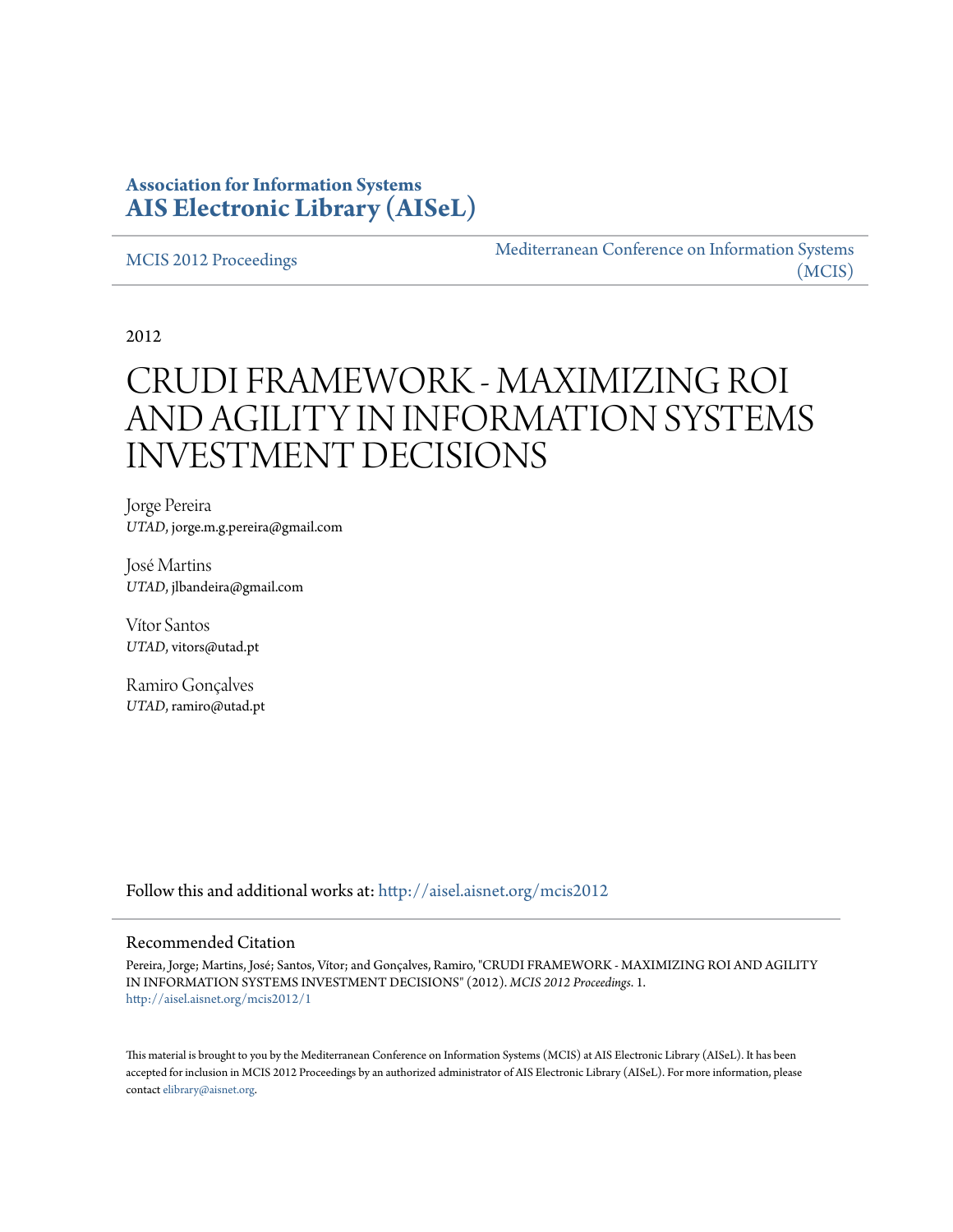## CRUDI FRAMEWORK - MAXIMIZING ROI AND AGILITY IN INFORMATION SYSTEMS INVESTMENT DECISIONS

Jorge Pereira, José Martins, Vítor Santos, Ramiro Gonçalves University of Trás-os-Montes e Alto Douro, Vila Real, Portugal jorge.m.g.pereira@gmail.com, jlbandeira@gmail.com, vitors@utad.pt, ramiro@utad.pt

### Abstract

*This work introduces the CRUDI Framework for management and decision support in Information Systems investments, based in the proposed CRUDI Matrix. The CRUDI Matrix is an abstraction idealized from the CRUD Matrix which was extended by an extra dimension: the Importance dimension. The CRUDI example application presented in this paper generates relevant information regarding issues such as the importance and the priorities in information systems projects, to ensure better alignment with the business needs and better Return On Investments (ROI). We also propose a survey to collect the relative importance of each process based in the APQC list, using as example the banking industry.* 

*Keywords: e-business, management, decision support, business intelligence, information systems, CRUDI, framework.* 

## **1 INTRODUCTION**

Quite often, there are differences of opinion between the Business Managers of an organization and their Information Systems Manager, regarding the importance of an information system and the priority of necessary investments in Information Systems (IS) in order to better support the business.

It is also difficult to estimate the risk assigned to each information system and to define its need for complete replacement on certain types of larger impact disasters (natural or others). The strategic alignment between business and information systems is very important and is a continuous process, focused in change and the need for adaptation (Henderson & Venkatraman, 1993).

According to previous work (Pereira, Santos, & Gonçalves, 2011), the main difficulties that CIO's have nowadays are the reduced budgets available for investments and the big volume of projects required by business managers to implement the business strategy of each company. Also, in the banking and insurance sectors, there are several international regulatory guidelines addressing the risk and management practices, alongside decision support systems and methodologies (Pereira, Martins, Santos, & Gonçalves, 2011). This paper is part of a more complex and on-going study that proposes the CRUDI framework as a set of new tools and methods (Pereira, Santos, et al., 2011). It had its beginning in 2011 and we are currently in the data collection/analysis stage, trying to understand the relative importance of business processes from different business managers, applying the Zachman View or Roles (Finkelstein, 2011).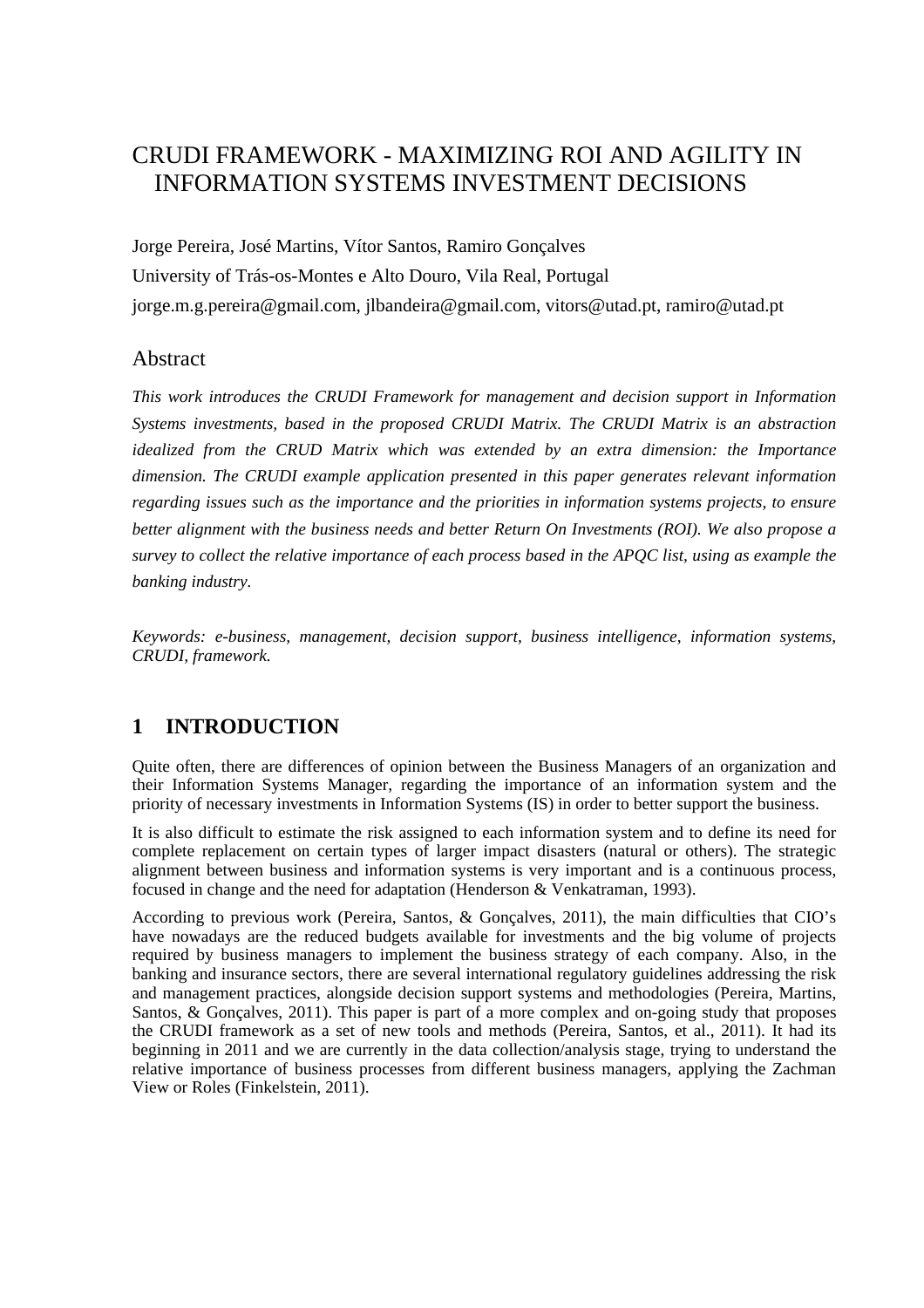## **2 RESEARCH METHOD AND FUNDAMENTALS, DESIGN SCIENCE**

Design Science is an outcome based IS research methodology, which offers specific guidelines for evaluation and iteration within research projects. The research focuses on the development and performance of (designed) artefacts with the explicit intention of improving its functional performance. Design science research is typically applied to categories of artefacts including (but not limited to) algorithms, human/computer interfaces, design methodologies (including process models) and languages. Its application is most noticeable in the Engineering and Computer Science disciplines, though it is not restricted to these and can be found in many disciplines and fields (Vaishnavi V.  $\&$ Kuechler, 2004).

Hevner has presented a set of guidelines for design science research within the discipline of IS (Hevner, March, Park, & Ram, 2004). Design science research requires the creation of an innovative, purposeful artefact for a special problem domain. The artefact must be evaluated in order to ensure its utility for the specified problem. In order to form a novel research contribution, the artefact must either solve a problem that has not yet been solved, or provide a more effective solution. Both construction and evaluation of the artefact must be done rigorously, and the results of the research presented effectively to both technology-oriented and management-oriented audiences.

According to Hevner in MIS Quarterly (Hevner et al., 2004) (Design Science in IS Research) "The design-science paradigm has its roots in engineering and the sciences of the artificial. It is fundamentally a problem solving paradigm. It seeks to create innovations that define the ideas, practices, technical capabilities, and products through which the analysis, design, implementation, management, and use of IS can be effectively and efficiently accomplished (Denning, 1997; Tsichritzis, 1998). Such artefacts are not exempt from natural laws or behavioural theories. On the contrary, their creation relies on existing kernel theories that are applied, tested, modified, and extended through the experience, creativity, intuition, and problem solving capabilities of the researcher (Markus, Majchrzak, & Gasser, 2002; Walls, Widmeyer, & El Sawy, 1992). The resultant IT artefacts extend the boundaries of human problem solving and organizational capabilities by providing intellectual as well as computational tools. Theories regarding their application and impact will follow their development and use."

Several authors argue that there is an opportunity for IS research to make significant contributions by engaging the complementary research cycle between design science and behavioural science to address fundamental problems faced in the productive application of information technology (Hevner et al., 2004). Technology and behaviour are not dichotomous in an information system (Observe Figure 1). They are similarly inseparable in IS research (Lee & Turban, 2001). Philosophically, these arguments draw from the pragmatists who argue that truth (justified theory) and utility (artefacts that are effective) are two sides of the same coin and that scientific research should be evaluated in light of its practical implications (Aboulafia, 1991).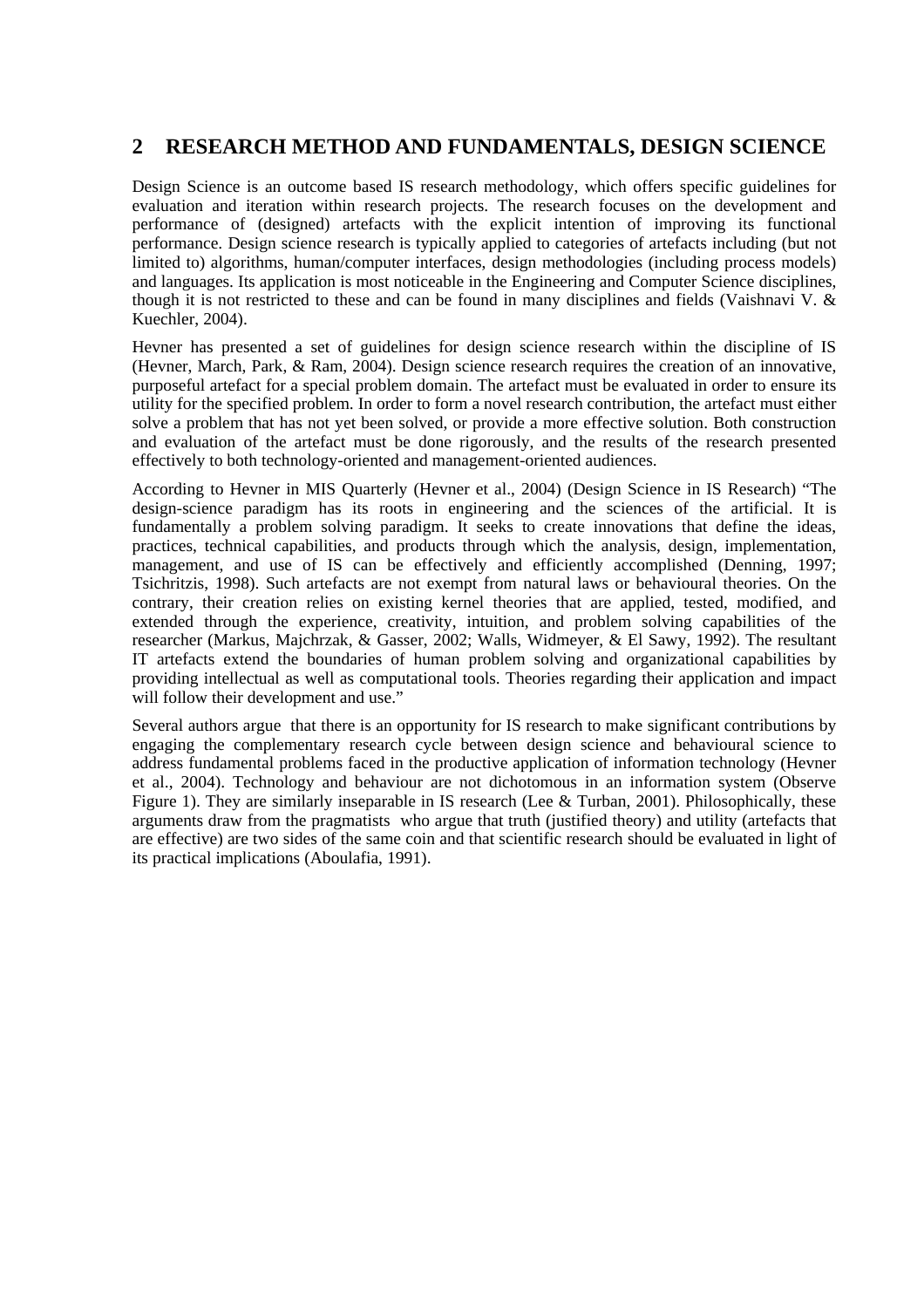

*Figure 1: IS Research Framework (Hevner et al., 2004).* 

#### **Survey - Relative Importance**

In order to understand each company's specific options regarding IS investments, and based in the previous considerations, we have conducted a survey to collect data on the "Relative Importance" of each macro-process, using three different opinions (Zachman Views) from board level members in each company. This survey is part of the proposed CRUDI framework, both described in this paper.

According to several authors, the Relative Importance can be defined as an ordinal between 1 (less important; not critical) and 7 (more important; critical) (Chapman, Lawless, & Boor, 2001; Fogliato & Guimarães, 1999; Stone, Sidel, Oliver, Woolsey, & Singleton, 1974). In what concerns the present paper, this was the definition that we have taken in consideration.

The Relative Importance should be defined by business managers or even by the organization CEO, in order to be perfectly aligned with the business strategy. With this, we can also assure that the risk variable is well mapped with an equivalent relative importance ordinal of 5 to 7. Additionally, we can define the relative importance range from 5 to 7 as "Must Have" and the range 1 to 4 as "Should Have", regarding the IS investment needs and priorities.

## **3 THE CRUDI FRAMEWORK**

Measuring the importance of a particular application or IS for the different business units of a given company is normally a very difficult task. Thus, in order to do so, some questions need to be answered:

- What is the system or application with the biggest budged allocation?
- What projects are to "move on" taking into account the budget? (limitations)

The value chain that is perceived by each department is different and is based in different indicators. Nowadays, the coveted alignment between business and Information Systems is not a reality. It is frequent to see a business manager that refuses to talk to an information systems manager. The ITIL and COBIT management are good practices and methods but they don't solve these typical problems.

According to ITIL, COBIT, ISO 27002 alignment for business benefit (ITIL, 2008) and Malta & Sousa (Malta & Sousa, 2009), the development of architectures has been a major issue for IS managers, both from a technological point of view and from an organizational way. It's even more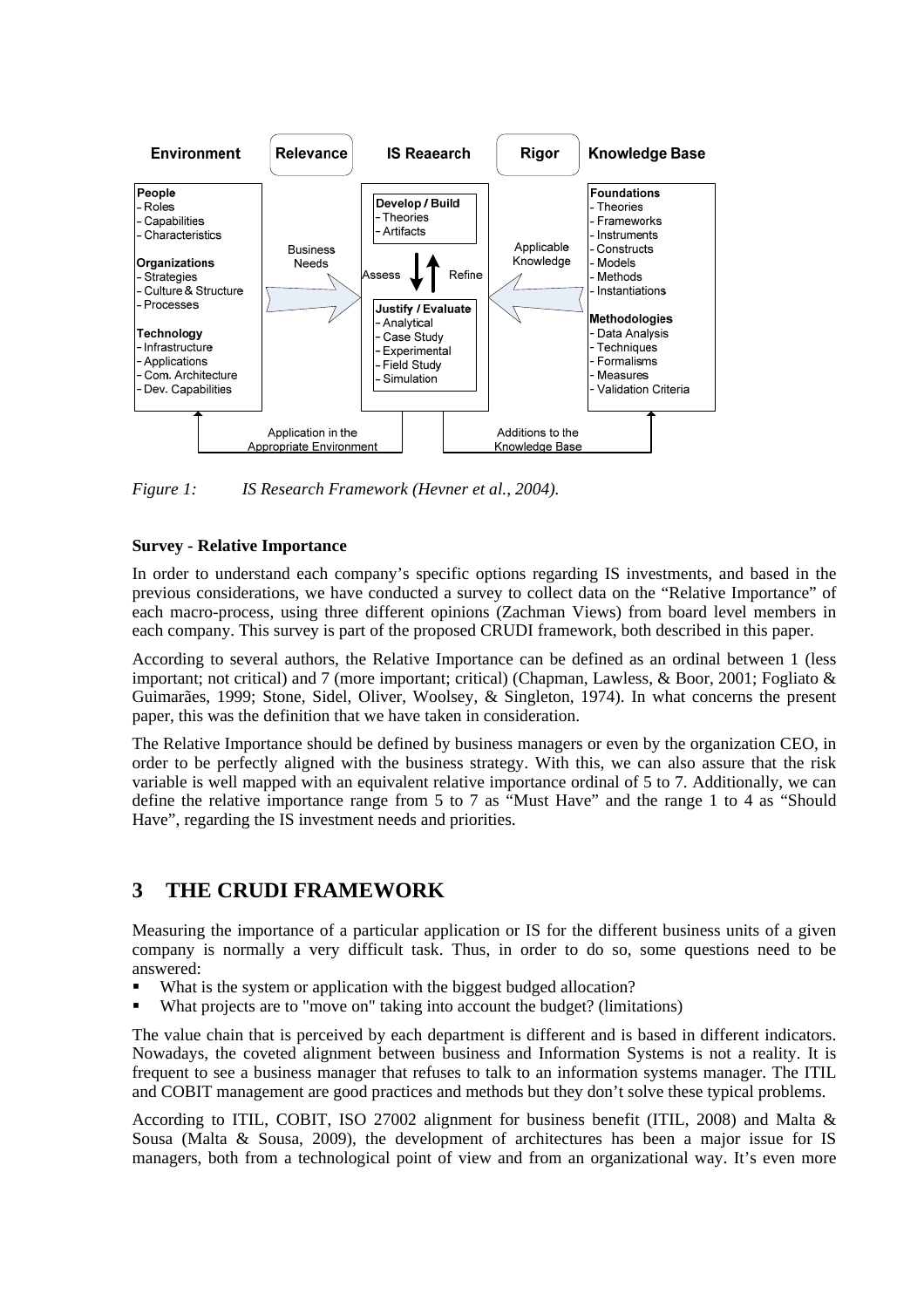complex when it comes to Enterprise architecture (EA) that includes business strategies and processes, apart from IS models that support them.

When taking in consideration the referred issues, the CRUD matrix (Lunsford & Collins,  $2008$ ) is an excellent technique to model processes and data, as well as how they interact with respect to creation, reading, updating, and deletion of data. In this paper, we present an extent to the CRUD matrix. By proposing to incorporate a third dimension on the matrix, in order to include the relative importance of each node (pair process/data), we reach to a CRUD**I** matrix. To collect the relative importance we propose a survey, based in the APQC list (APQC & IBM, 2010) for each industry typical processes, applying a Likert scale (Jacoby & Matell, 1971; Jamieson, 2004).

#### **CRUDI Approach**

The project inherent to the present work aims on creating a new methodology and supporting tools to characterize the relative importance of each IS within the organizations. This characterization will take in consideration the importance of each system and application within the organization, including the interdependencies between systems. The analysis of these interdependencies is central to the evaluation of investment priorities in line with business priorities, working as a constantly updated tool with dynamic information that evolves according to business strategy in the ongoing company. To this set of methodology and support tools we call the CRUDI framework (Figure 2) and it is implemented in six steps, namely:

- 1. Importance Survey to collect de relative importance of each process to each business manager within the organization;
- 2. CRUD Matrix built based in each industry processes and business entities;
- 3. CRUDI Matrix  $(A)$  built by combining the results from the two previous steps;
- 4. Calculate Dependencies recalculation of each pair process/entity importance, based in dependencies and distances;
- 5. CRUDI Matrix (B) based in step 4, translating processes to the corresponding Information Systems that support them;
- 6. Impact on ROI simulation of ROI impact based in the CRUDI Matrix (B), for each Information System investment, generating KPI's information to evaluation.



*Figure 2: CRUDI Framework.*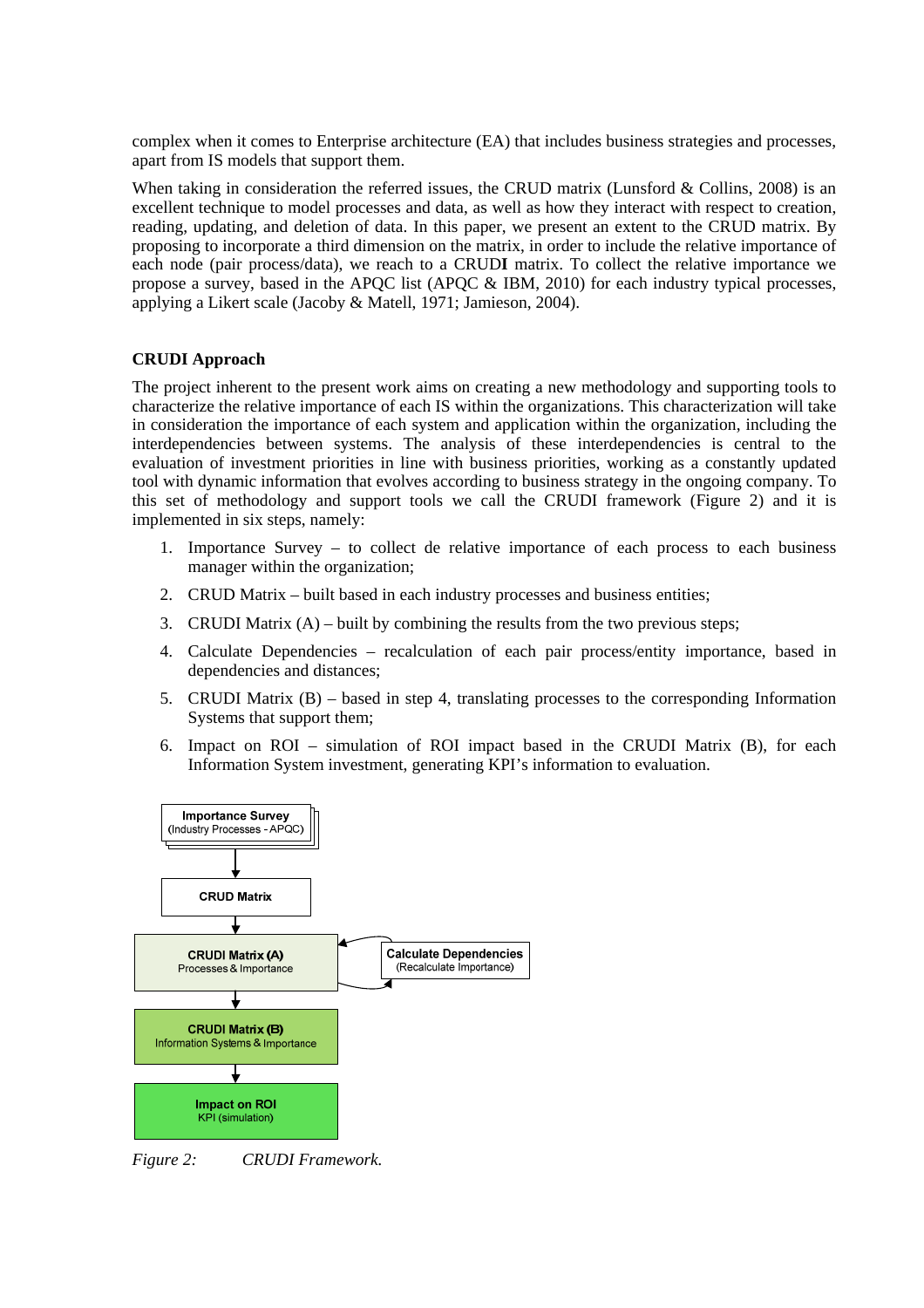#### **Business characterization (What we do) - APQC list for each Industry:**

 In order to characterize the typical business processes of each industry, we will adopt the APQC list available for that industry (APQC & IBM, 2010). This list provides the macro-processes, the detailed 1st level processes and their sub-processes, indicating which are related to core business and which relates to support (internal). It's a common starting point for each industry that allows accelerating the processes mapping and supports the Importance survey, which is specific to each company.

#### **Processes architecture and their relative importance (How is Business made?):**

Each company has its own way of doing things (procedures and processes), its own priorities and contingencies (strategy and limitations), and its own strengths and weaknesses. So, each company must decide how to implement its business strategy towards markets, resources and competitors, becoming a distinct entity between many others that work in the same business sector and region. This distinction is based on the differentiation of people, processes, priorities and importance of each internal component of the company to the board management (key decision sponsors). Thus, our proposed framework must understand each company particularities, priorities and importance for each key process.

Risk is another well-known term to all organizations, especially to financial ones, being regulated in several ways by international institutions, mainly because its direct impact in the global economy. These regulations also cover the IS and technology, with several recommendations and impositions to prevent data loss and business disruption in several possible scenarios (Basel-Committee, 2006). Because of this, risk has a direct impact on the importance of some IS and in the investments needed to mitigate them.

Additionally, each Information System has a different relative importance in supporting the business strategy, delivery capacity and global business results. Not only because of the risk variable but because of its impact in business innovation and in client satisfaction, being a very important variable in terms of competitive advantage and to the organization business success (Trkman, P., 2010). Some authors consider the existence of "critical" or more important processes (and their related support systems) and the non-critical or less important (Henderson & Venkatraman, 1993).

The word "importance" has its origin in the Medieval Latin (1495–1505) and means "importantia" or "the quality or state of being important; consequence; significance".

According to the Cambridge dictionary, importance is "the quality of being important" or "the state of being important; significance" with the following visual description in Figure 3. As referred, importance is equivalent to "value" (Heacock, 2011).

Stone has produced several studies in "Sensory evaluation by quantitative descriptive analysis" and used a simple scale from 0 to 15 to qualify attributes regarding several aspects like importance (Stone et al., 1974). This ease to use and to understand scale was also applied by other authors in different areas.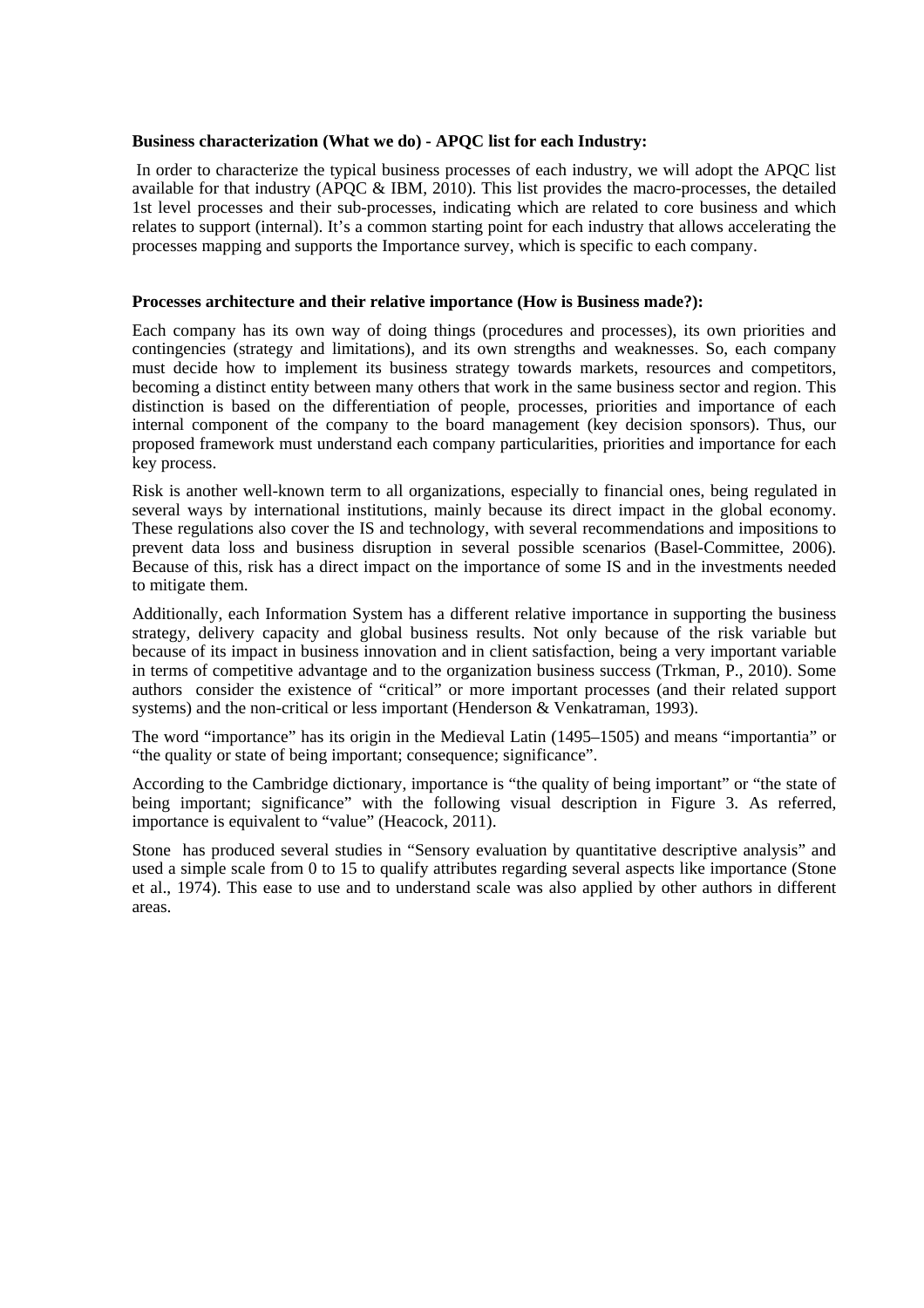

*Figure 3: Cambridge Visual Thesaurus – Importance (Heacock, 2011)* 

#### **Survey presented to three people with three different views, applying the "Zachman Roles":**

As a proposed methodology, we will present a survey (attached) to three managers of each organization, each having a different view on the company's business processes, depending on their responsibility in the organization. From the six roles available in the Zachman framework (Finkelstein, 2011), we will adopt only the three top roles relative to the highest management roles in each company, which are responsible for strategy:

- **Executive Perspective** Business Context Planner's (scope);
- **Director Perspective** Business Concept Owner's (Enterprise or Business Model);
- **Architect Perspective** Business Logic Designer's (Information Systems Model);

In each survey we intend to collect the relative values of importance on a scale from 1 to 7 (Likert scale) (Jacoby & Matell, 1971). At the end, we calculate the reference values (relative importance) of each macro process by applying a weighting of 3 responses (survey with three different views).

Since the survey can be assigned to people with different responsibilities and different visions within the same company, we consider the adoption of the "Zachman Views" (Finkelstein, 2011) in the collection and processing of responses in the referred survey, but with different profiles.

With these answers you can determine the difference and competitive strategy of each company within the same sector, allowing a personalized way to characterize which are the most important information systems that should receive priority investments in line with business objectives.

#### **Information Systems Architecture (ISA) - CRUDI Matrix (Tools to Run):**

After identifying the processes, sub processes and their respective relative importance to the organization, we can build its custom CRUD Matrix. The construction of this matrix also allows to add a new dimension of the relative importance "i" previously collected by the survey, creating a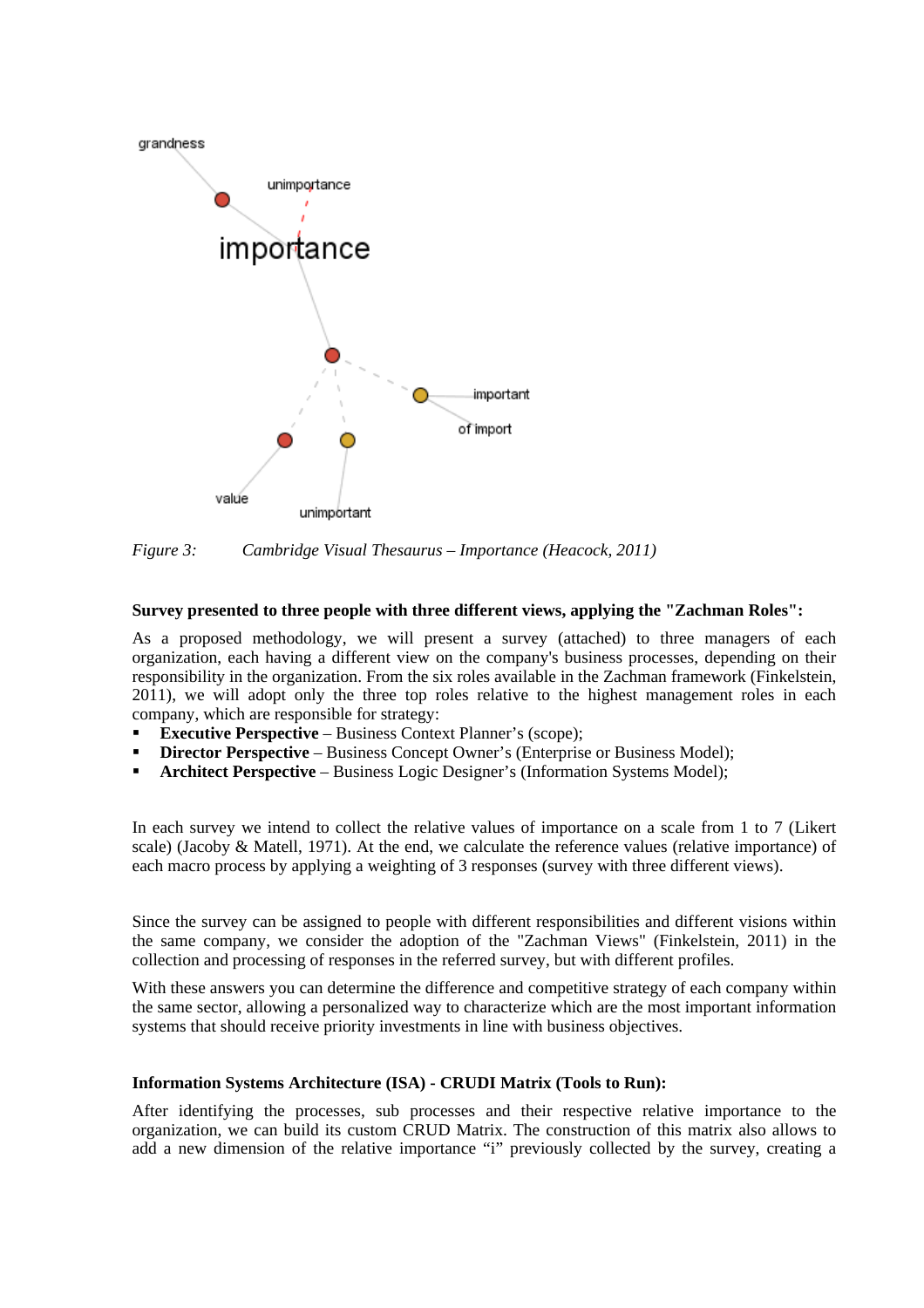CRUDI matrix (Figure 4) for the global organization, where we can still characterize the clusters of macro Processes /Information Entities and their relationships (interfaces), that allow us making a reverse recalculation of the relative importance of each sub process (correction effect based on interdependencies).



*Figure 4: CRUDI Matrix* 

#### **Impact on ROI (simulation using the CRUDI Framework):**

Based on the CRUDI matrix defined earlier, with detail on the sub processes level, we can then build a global 1st level matrix in the value chain according to Porter, for an overview of the ROI (Return on Investment). The relative importance will be calculated based on the survey (Presented in "4 – Survey Example for the Banking Industry") and the relationships defined in the CRUDI matrices produced as described before.

Having the CRUDI matrices that represent the global processes of an organization, with their relative importance and dependency impact, we can simulate the ROI for the investment on a specific Information System, in comparison to other. Through this, we can determine which one will have the biggest (positive) impact and decide in its favour, against the other, if we don't have the budget for both.

#### **Model -> Method -> ROI (Information Systems)**

The CRUDI framework intends to define a model, a construct and a method, contributing to a ROI improvement on IS investments. It will also contribute to a better alignment between the business and the IS strategy, because it will assure a proper documentation on relative importance and priorities for each process to support the business strategy and this way, achieving the expected results.

Based on the CRUDI Matrix defined above, detailed at the sub processes level, we can then build a global array of 1st level of the value chain according to Porter, for an overview of the ROI.

The resulting values from the application of the Framework (increasing the ROI of investments and identifying which are the most important IS) allow the companies managers to conclude what IS deserve priority investment. Thus the organization can best affect the budget, maximizing the return on investment with the implementation of the strategy and business priorities set by the top management, achieving greater competitive advantage and a better alignment between Business and the supporting IS.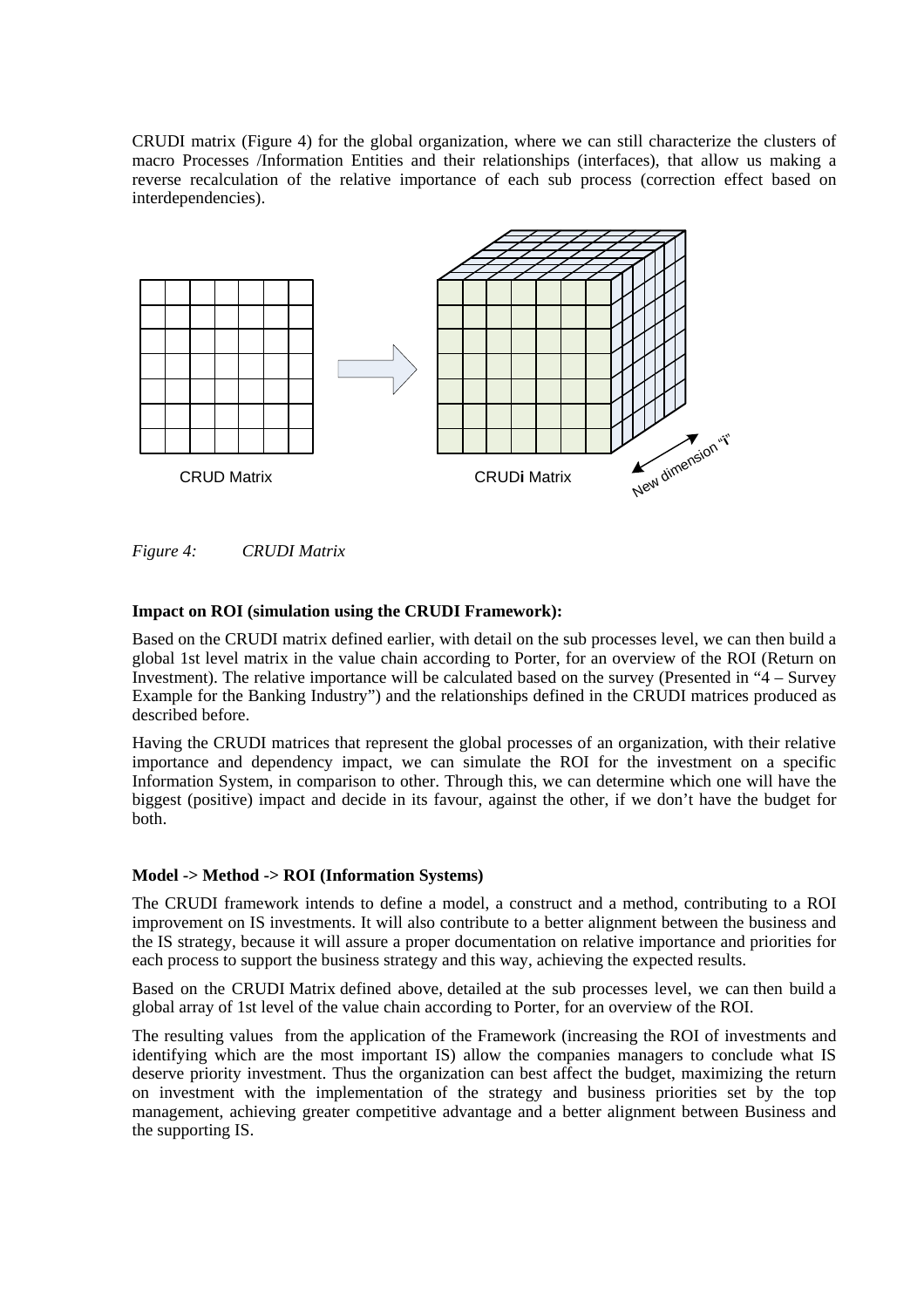## **4 SURVEY EXAMPLE FOR THE BANKING INDUSTRY**

As an example, we present a partial application of the CRUDI framework to the banking industry, regarding the survey of its first step. We have chosen this industry as the first example because the professional experience of the investigation team in the activity sector, but also because its high complexity that represents a big enough challenge to prove the advantages of the proposed framework.

For the banking sector, we can find the APQC processes definition with five (5) key business processes and eight (8) support processes, in a total of thirteen (13). This list was used to produce the sample survey (included in this paper).

For the three managers that will answer the survey, we suggest the director of technology (CIO), a business manager responsible for the electronic channels (indirect sales), and a business manager responsible for retail (direct sales).

The following survey will be presented to several banks in the next months and the collected data will be used to evaluate the proposed CRUDI framework approach and efficiency. We will also gather feedback on the survey in order to improve and further detail our framework, with real sample application and data.

#### **Sample Survey (Banking Sector)**

#### **Characterization Survey – Processes Relative Importance (2nd level of the APQC list – example for the Banking Industry).**

Characterization survey to collect the relative importance associated with each of the five Macro processes ("Operating Processes"), based on the APQC list (Process Classification Framework - PCF) for the banking sector:

- **1.0 Developing Vision and Strategy;**
- **2.0 Developing and Managing Products and Services;**
- **3.0 Marketing and Selling Products and Services;**
- **4.0 Delivering Products and Services;**
- **5.0 Manager Customer Service;**

Please qualify each sub process assigning an integer value between 1 and 7, ordering the relative importance of each sub process for the organization (One is less important and 7 is more important):

*Table 1. The above table represents the answering options available for all the following questions.* 

- 1.1 Defining the business concept and long-term vision (10014)
- 1.2 Developing business strategy (10015)
- 1.3 Managing strategic initiatives (10016)
- 2.1 Managing product and service portfolio (10061)
- 2.2 Developing products and services (10062)
- 3.1 Understanding markets, customers and capabilities (10101)
- 3.2 Developing marketing strategy (10102)
- 3.3 Developing sales strategy (10103)
- 3.4 Developing and managing marketing plans (10104)
- 3.5 Developing and managing sales plans (10105)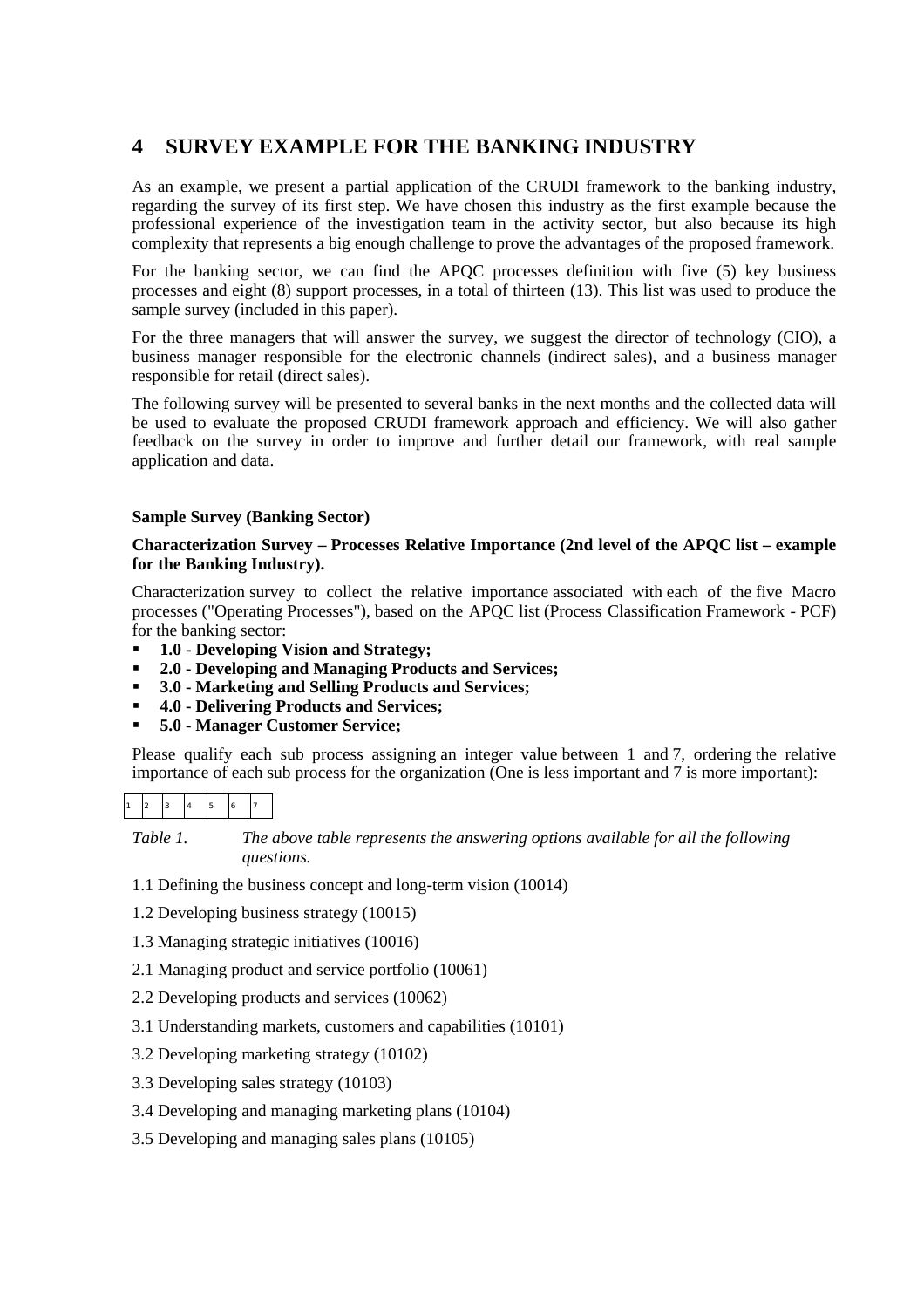- 4.1 Planning for and acquiring necessary resources (Supply Chain Planning) (10215)
- 4.2 Procuring materials and services (10216)
- 4.3 Producing/Manufacturing/Delivering product (10217)
- 4.4 Applying Anti-Money Laundering (AML) policy (13953)
- 4.5 Performing Know Your Customer (KYC) activities (13954)
- 4.6 Delivering service to customer (10218)
- 4.7 Managing logistics and warehousing (10219)
- 5.1 Interfacing with customers (14017)
- 5.2 Managing customer information (14021)
- 5.3 Developing customer care/customer service strategy (10378)
- 5.4 Planning and managing customer service operations (10379)
- 5.5 Measuring and evaluating customer service operations (10380)

With the answers to this survey (relative importance characterization) we achieve the step 1 from the CRUDI framework.

Then, we can continue to step 2 and produce the CRUD Matrix, necessary to join to the relative importance collected in step 1 and elaborate de CRUDI Matrix in step 3.

## **5 CHALLENGES AND CONCLUSIONS**

The presented CRUDI matrix is an extent of the CRUD matrix in which a new dimension, the Importance, was included. This new approach will, in our opinion, bring a new set of information that will help CIO's and business managers to make better decisions on new investments. It is also our aim, that the CRUDI matrix will help reducing the gap between business and technology, still present in several business sectors. This method also allows a better alignment between business and information systems.

In this paper we introduce the attached survey as part of the proposed CRUDI framework, to collect the relative importance of each process within the organization (example for the banking industry, based in the APQC processes list). Finally, it is our idea that the use of the CRUDI matrix will help to make investment decisions (impact on ROI), perfectly aligned with the business strategy and priorities, because the organization business managers contributed to the definition of the relative importance of each information system as part of the supporting environment to business.

The present work is part of a more detailed evaluation of possible scenarios, to ensure the complete assessment of a company's need, starting with a bank as an example. We will continue this task, trying to work closely with real entities in the coming year, to define and describe the new method and to create real CRUDI matrix samples, which describe the real problems and business needs. We will present those CRUDI matrix samples to CIO's and to business managers in the way they can evaluate the information and comment if it's useful or not, and if there is any gap we must still solve. Then we intend to provide new articles with a more detailed work and the achieved results (case studies).